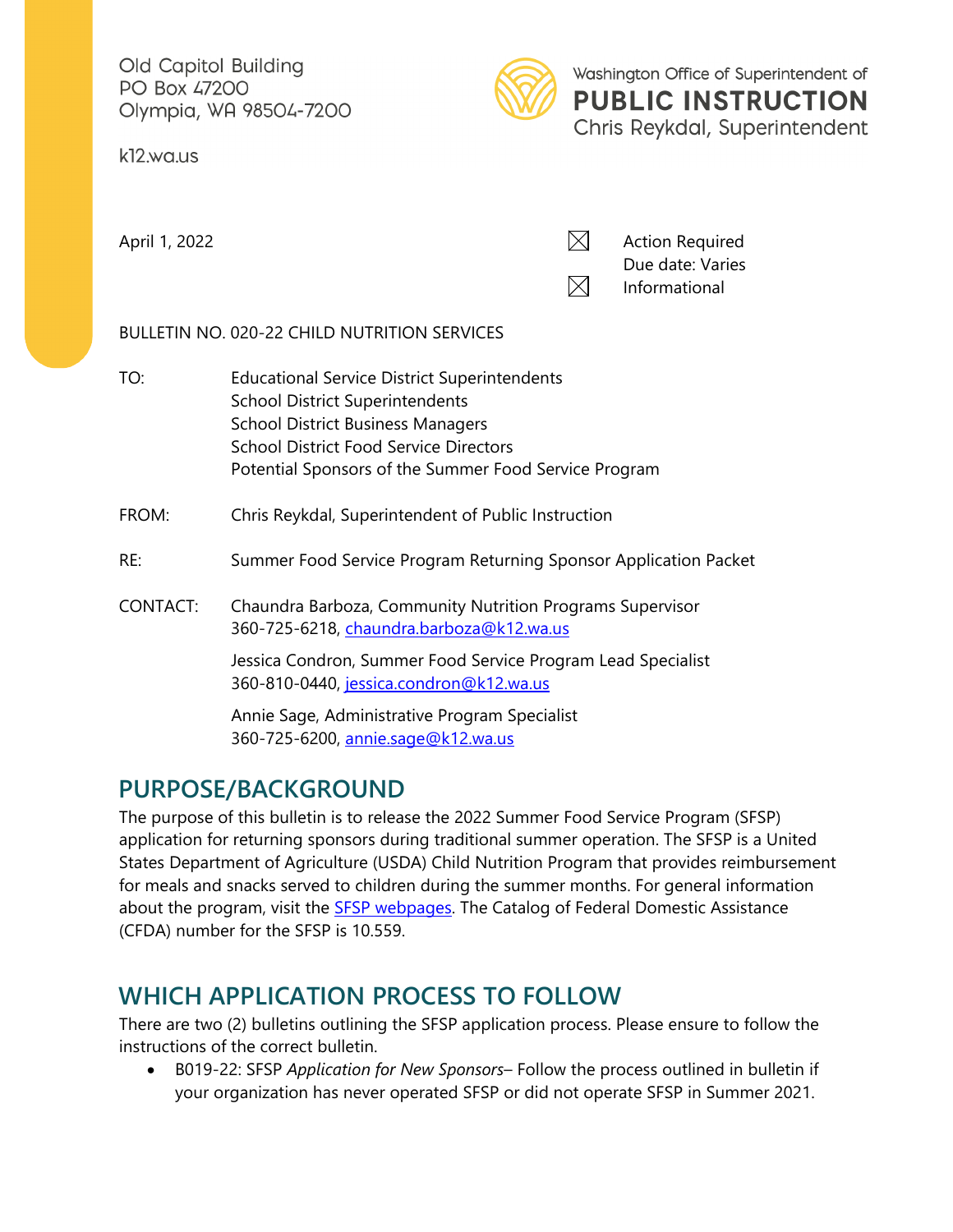BULLETIN NO. B020-21 CNS April 1, 2022 Page 2

> • B020-22: *SFSP Application for Returning Sponsors*– Follow the process outlined in this bulletin if your organization operated SFSP in Summer 2021.

### **THE APPLICATION PROCESS – RETURNING SPONSORS**

The SFSP application process for returning sponsors includes the following steps:

**1. Training** 

Returning sponsors are required to complete SFSP sponsor training requirements to participate in the program. The information provided will assist in administering and operating the SFSP.

Training information is located on the [SFSP training webpage](https://www.k12.wa.us/policy-funding/child-nutrition/community-nutrition/summer-food-service-program/summer-food-service-program-training) under the '*Returning Sponsor Training'* dropdown. Returning Sponsor Webinar information is available on the [SFSP Communications and Updates webpage.](https://www.k12.wa.us/policy-funding/child-nutrition/community-nutrition/summer-food-service-program/sfsp-communications-and-updates)

### **2. Program Application**

The *Summer Food Service Program Application Information for Returning Sponsors* (*Attachment 1)* provides descriptions about program information you will need to complete the application process.

**a. Application Checklist**

Use the '*Checklist for Sponsors Intending to Operate SFSP in Summer 2022*' (*Attachment 2*) to assist with gathering required information for application approval. Email required documentation listed in the SFSP checklist to [summermeals@k12.wa.us.](mailto:summermeals@k12.wa.us)

- **b. WINS Application**
	- i. Complete the online application in Washington Integrated Nutrition System (WINS). WINS is a web-based, electronic system used to collect sponsor and site information, as well as process claims for reimbursement.
	- ii. Staff Contact information must be entered or updated when completing the sponsor application.

The [Updating Sponsor Contacts Information Sheet](https://www.wa-wins.com/WINS/Views/Utility/Utility.aspx?Source=ShowDocument&Guid=c0cf7af2-afc0-49ad-882a-f4a2acb2f393) is available in WINS.

iii. Detailed resources and training videos on how to navigate in WINS are available on the [Child Nutrition Services \(CNS\) WINS webpage.](http://www.k12.wa.us/ChildNutrition/WINS.aspx)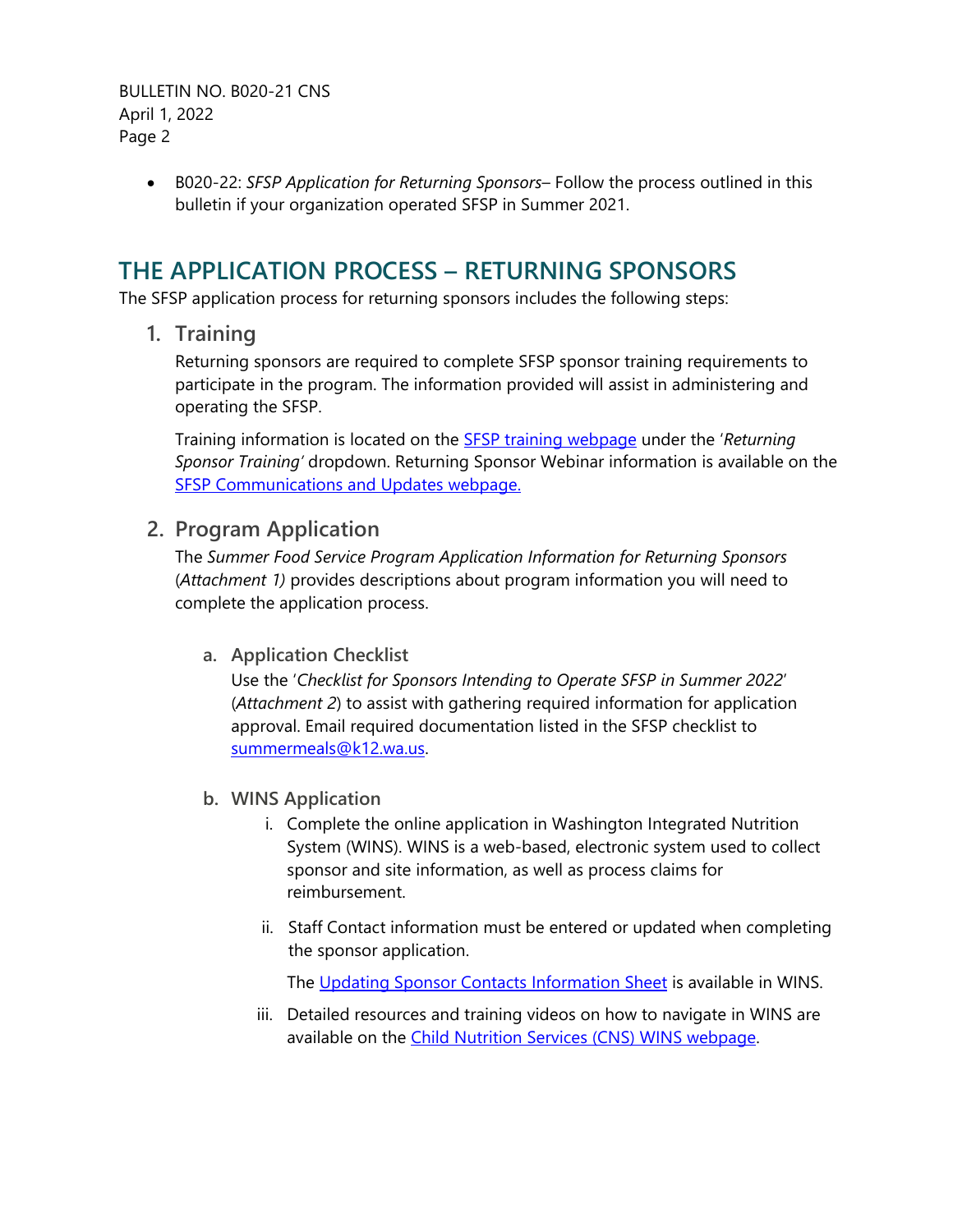BULLETIN NO. B020-21 CNS April 1, 2022 Page 3

## **APPLICATION DUE DATE**

To ensure sufficient application processing time, the application due date is based on your first day of program operations:

| The first day of your program operations is: | The application due date is: |
|----------------------------------------------|------------------------------|
| before June 1, 2022                          | April 29, 2022               |
| between June 1-15, 2022                      | May 6, 2022                  |
| between June 16-30, 2022                     | May 20, 2022                 |
| after June 30, 2022                          | June 3, 2022                 |

Applications received after June 15, 2022, will not be accepted.

# **INFORMATION AND ASSISTANCE**

For questions regarding this bulletin, please contact Chaundra Barboza, Community Nutrition Programs Supervisor at 360-725-6218 or email [summermeals@k12.wa.us.](mailto:mary.nagel@k12.wa.us) The OSPI TTY number is 360-664-3631.

This bulletin is also available on the **Bulletins and Memos** page of the OSPI website.

If you would like a printed copy of this bulletin or required application materials, please email [summermeals@k12.wa.us](mailto:summermeals@k12.wa.us) or call 360-725-6200.

Tennille Jeffries-Simmons Chief of Staff

T.J. Kelly Chief Financial Officer

Leanne Eko, RD, SNS Executive Director, Child Nutrition Services

CR:cb

Attachment 1: Summer Food Service Program Application Information Attachment 2: Checklist for Sponsors Intending to Operate SFSP in Summer 2022